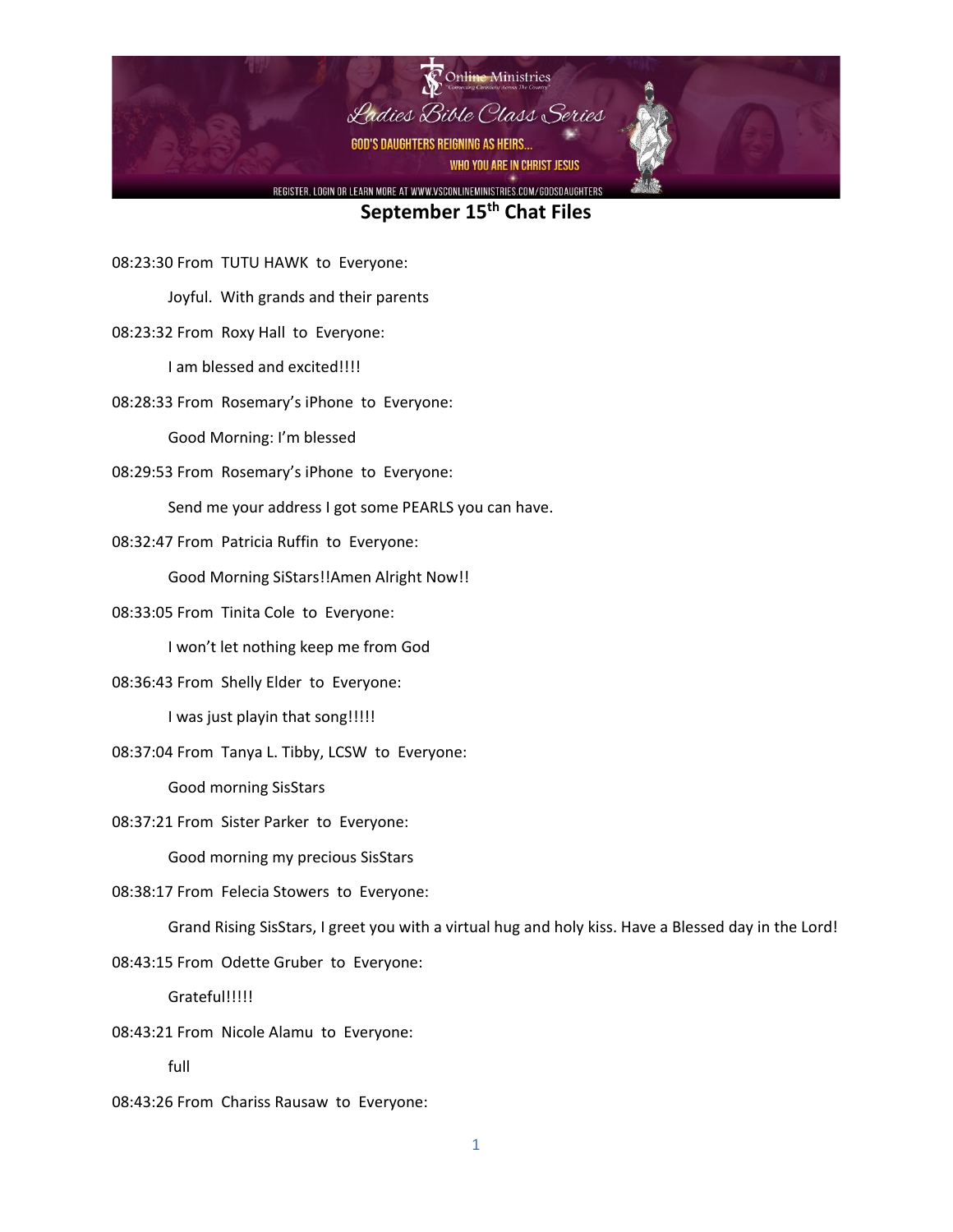

Blessed

08:43:30 From Elaine Wrice to Everyone:

BLESSED

08:43:49 From Charmaine Potter to Everyone:

BLESSED!!!!

08:44:07 From Felecia Stowers to Everyone:

Hopeful

08:44:14 From Meredith Stevenson to Everyone:

I STILL HAVE JOY!!!!

08:44:22 From Patricia Ruffin to Everyone:

thankful!

08:45:12 From Leontine to Everyone:

Good morning Sistars

08:45:40 From Chariss Rausaw to Everyone:

## mmm.

08:46:15 From Tiffany Tunsil to Everyone:

Stirred up! Good morning Sistars  $\heartsuit$ 

08:46:47 From Cora Percival to Everyone:

HELLO SISSTARS! ROSY MAY GOD CONTINUE TO BLESS YOU FOR YOUR TENACITY IN GLORIFING THE NAME OF GOD! MUCH LOVE. CORA/NYC

08:48:05 From Carol Walker to Everyone:

Blessed in spite of Ryan being in the hospital and my daughter being home sick too. Tre is still well and caring for his mom at 11 years old and missing school. I need that virtual hug!

08:48:41 From Tiffany Tunsil to Roxy Hall(Direct Message):

Let's go ahead and pray while Camille gets on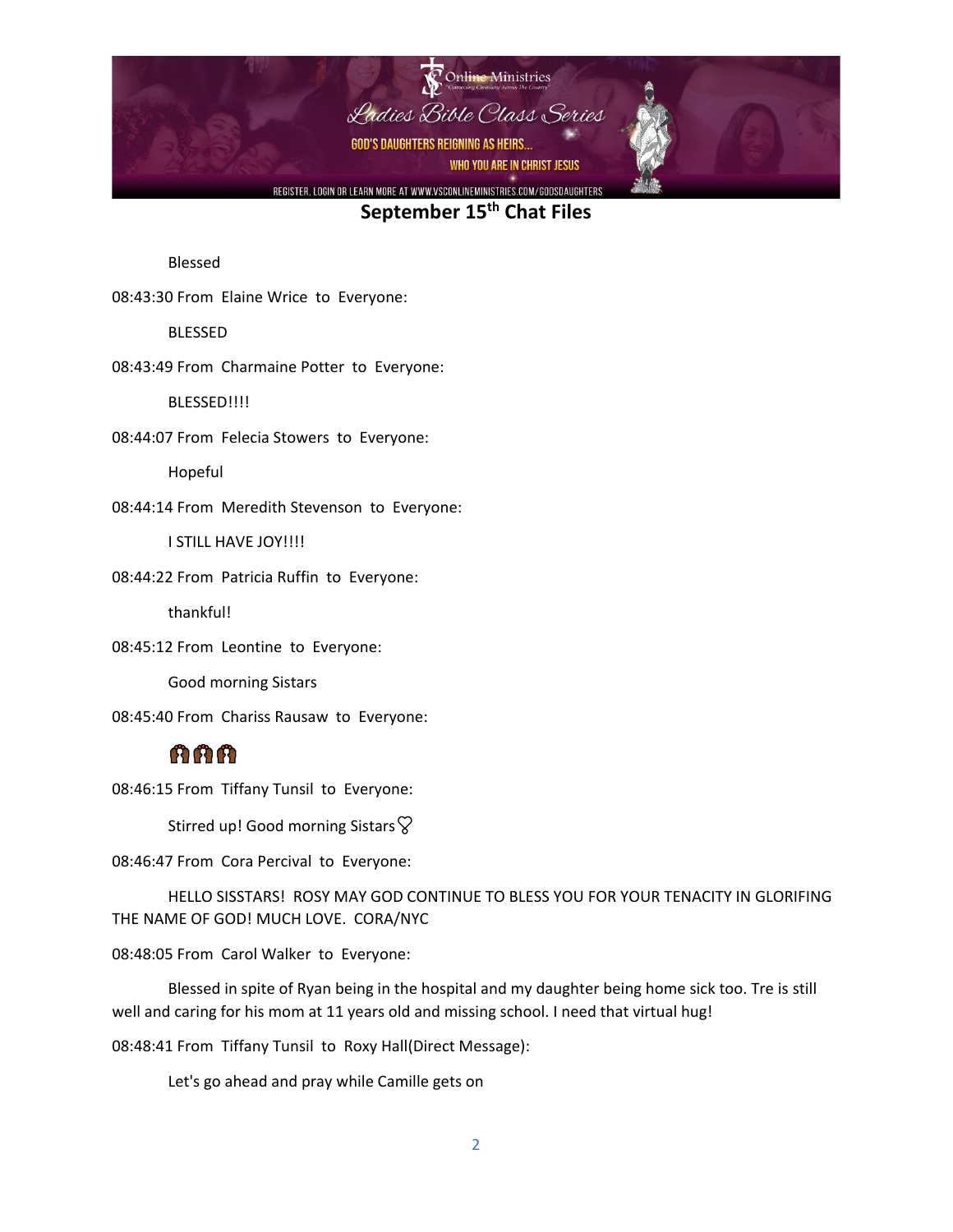

08:49:18 From Patricia Price to Everyone:

Praising God, For He is good. His mercies endures forever.

08:49:55 From Betty Jenkins to Everyone:

I am so grateful and blessed, BJ

08:51:48 From Carol Walker to Everyone:

Joyful Birthday Camille

08:52:10 From Chariss Rausaw to Everyone:

happy Birthday Sis Camille

08:52:31 From Leontine to Everyone:

Happy Birthday sis Camille, may your day be amazing and filled with memories to cherish for life!

08:52:46 From Patricia Price to Everyone:

Happy Birthday Camille! May God bless you with many more!!!!!!

08:52:49 From Tiffany Tunsil to Everyone:

Happy Birthday Camille  $\sqrt{\frac{A}{n}}$ 

08:52:53 From Alicia Patton to Everyone:

HAPPY BIRTHDAY BEAUTIFUL *2 <del>A</del>* ♥ ♥ ♥ ♥ <del>©</del> © © © © <mark>©</mark> ● ● ●

08:52:54 From Charmaine Potter to Everyone:

Happy Birthday Camille!!!! God Bless!!!

08:52:54 From Edwina Braswell to Everyone:

Happy Birthday Sis. Camille

08:53:06 From Tinita Cole to Everyone:

Happy birthday

08:53:07 From Amissa Green to Everyone:

Happy happy birthday to  $\mathcal{F}$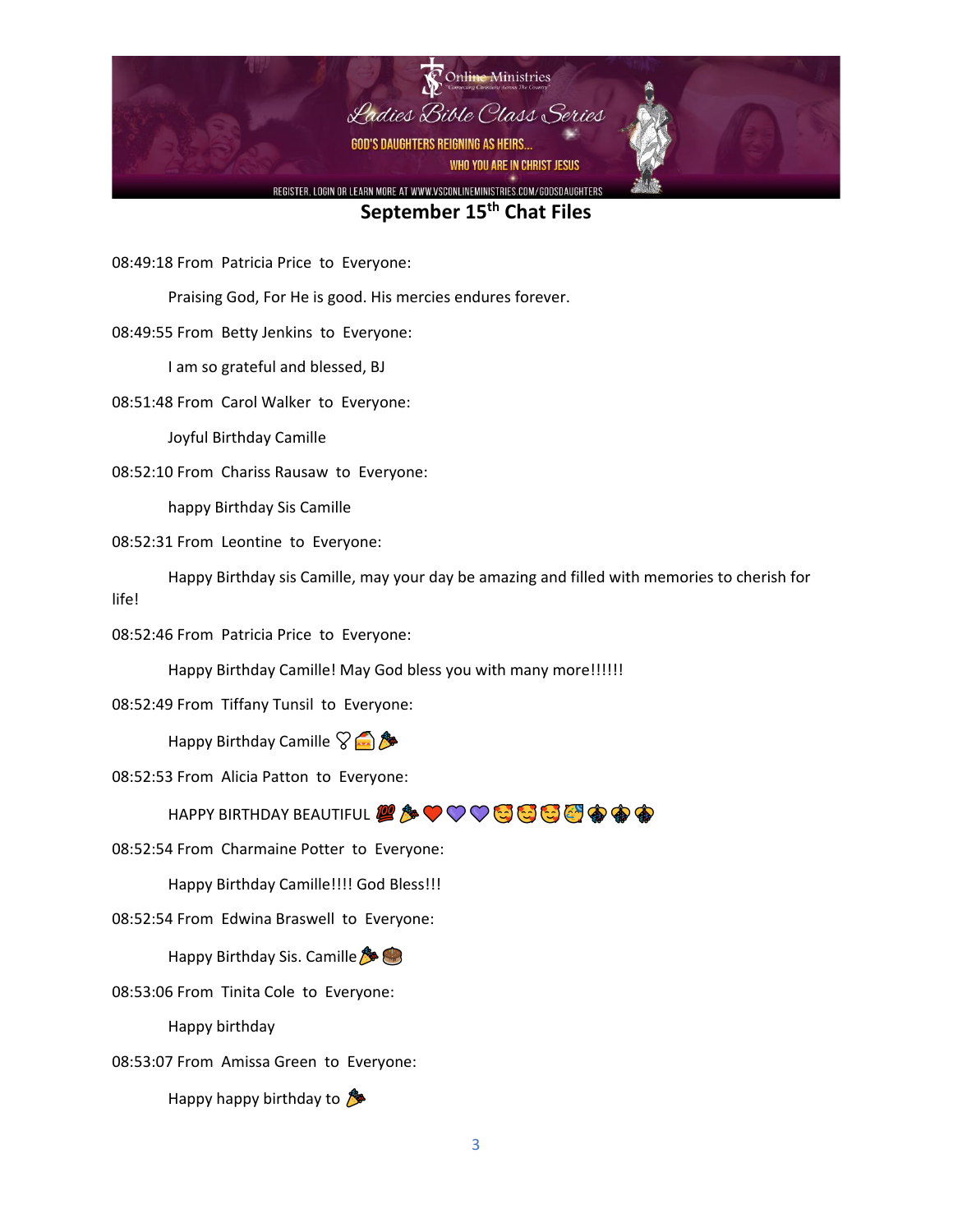

08:53:08 From Rosemary's iPhone to Everyone:

Happy bless Birthday Sis. Camille, may you have a wonderful bless day.

08:53:11 From Lynne Burks to Everyone:

Happy birthday Camille!!

08:53:35 From Cora Percival to Everyone:

HAPPY BIRTHDAY CAMIELLE. MUCH LOVE, CORA

08:54:05 From Anne Bentley to Everyone:

Happy Birthday!!!

08:54:21 From Tanya L. Tibby, LCSW to Everyone:

Happy birthday Camille! • 多金多

08:54:28 From Andrea's iPhone to Everyone:

happy birthday Sis!!!!!!

08:54:31 From Lauren Hall to Everyone:

Happy birthday  $\bigcirc$ 

08:54:41 From Dorothy M. Dye to Everyone:

BLESSED DAY, CAMILLE.... YOU ARE A GIFT THAT GOD HAS ALLOWED TO BE IN THIS SPACE FOR SUCH A TIME AS THIS. LOVE YOU - Dr. DD

08:54:47 From Tamara Kay to Everyone:

Happy Birthday Camille. Many blessings!

08:54:52 From Sherita Lyles to Everyone:

Happy Birthday Camille!

08:54:53 From Theresa Simmons to Everyone:

Happy Birthday SistaStar!! We share the same birthdate

08:54:57 From Felecia Stowers to Everyone:

Happy Birthday!! Many Blessings!!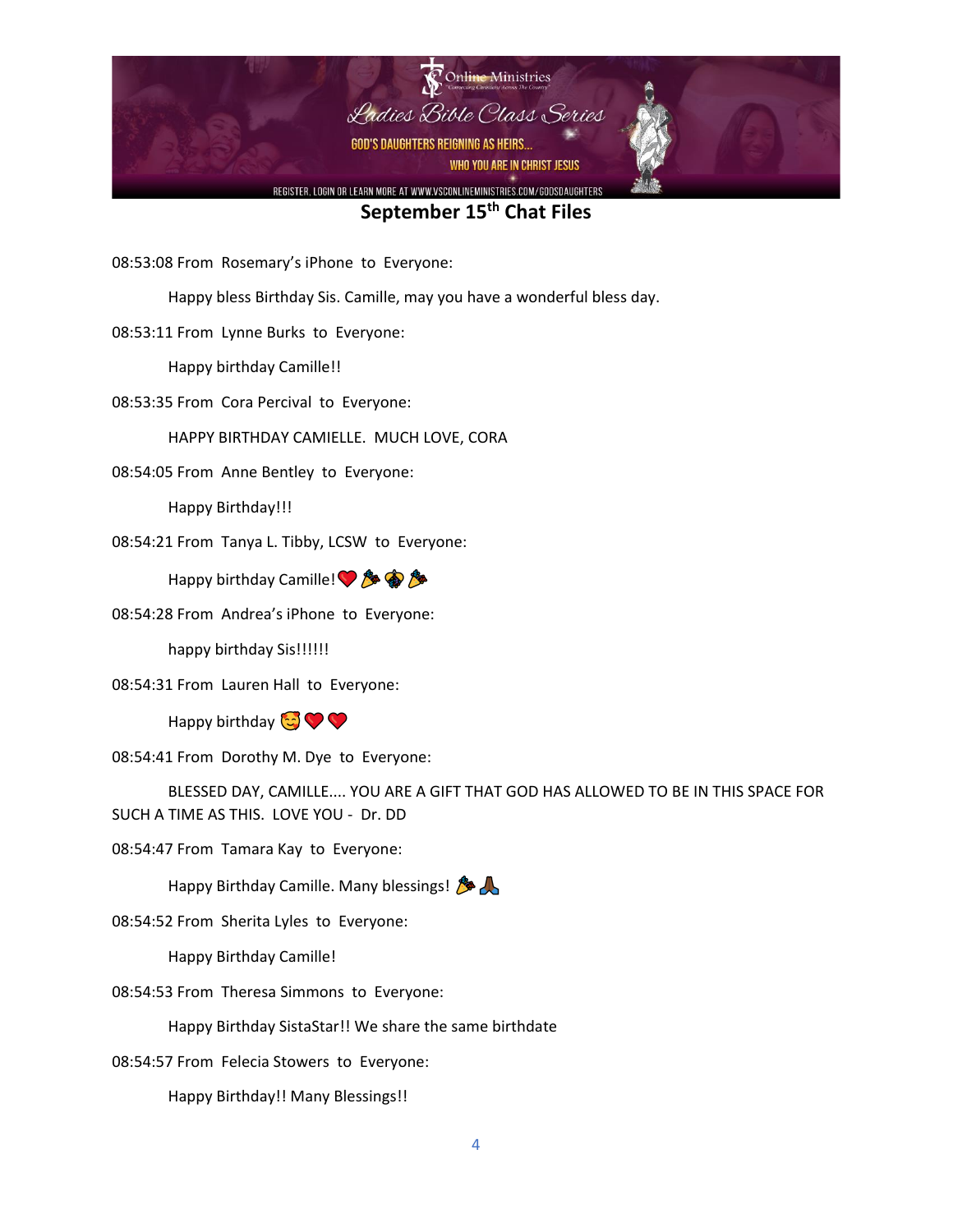

08:54:58 From Lola Breeden 58 to Everyone:

Happy birthday Camille! May you be blessed withmay !! more

08:55:02 From Meredith Stevenson to Everyone:

HAPPIEST OF BIRTHDAY CAMILLE! MAY YOURS DAYS BE FILLED WITH LOVE, JOY AND BOAT LOADS OF FUN AND HAPPINESS!!!

08:55:06 From Mama Nette & Drea Too! to Everyone:

Happy Birthday Camille , Love, Mama Nette

08:55:08 From Vanessa Folsom to Everyone:

Happy Birthday Camille!

08:55:16 From April Walker to Everyone:

Happiest of Birthdays Camille! Thank you for blessing my life!!!

08:55:24 From Renee's iPhone to Everyone:

Happy birthday my gorgeous talented spirit filled neice!!

08:55:32 From Elaine Wrice to Everyone:

HAPPY BIRTHDAY

08:55:32 From BM to Everyone:

Happy Birthday Camille

08:55:38 From Joyce Henderson to Everyone:

HAPPY BIRTDAY Camille you are an AMAZING WOMAN and I love YOU!!~

08:55:46 From Pat Black to Everyone:

Happy Birthday Camille  $\bigcirc$ 

08:55:48 From Cora Percival to Everyone:

AWSOMENESS ROXY!!!!!! YOU ARE TEACHING US, "HOW TO DO IT"! THX CORA

08:56:05 From Patricia Ruffin to Everyone:

Happy Birthday Daughter of the King!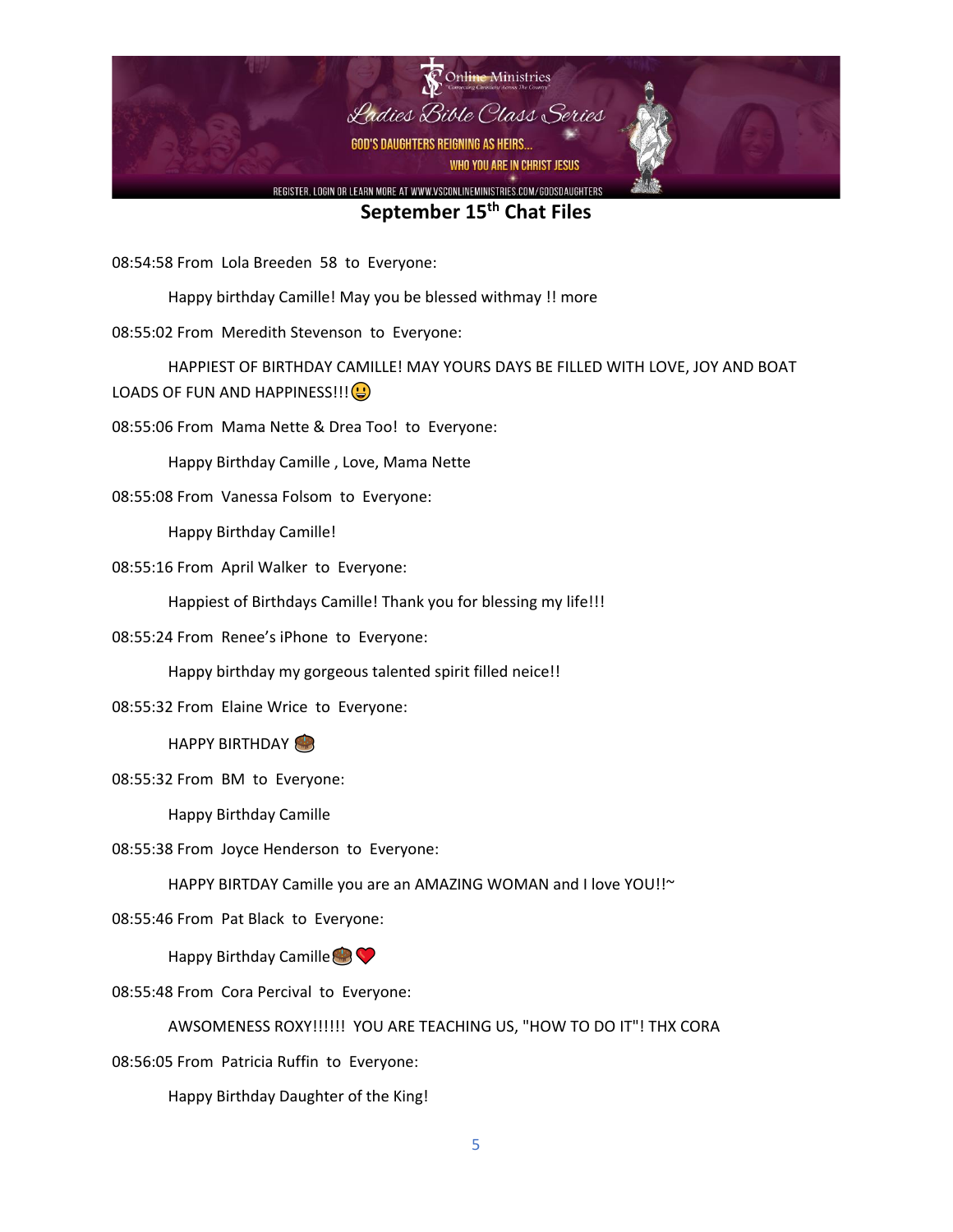

08:56:06 From Sister Parker to Everyone:

GOD BLESD YOU CAMILLE HAPPY HAPPY BIRTHDAY.  $\bigcirc \mathbf{\hat{H}} \mathbf{\hat{B}} \mathbf{\hat{Q}}$  LOVE YOU SIS.

08:56:12 From Shelly Elder to Everyone:

Happy Birthday Blessings!!!!!

08:56:17 From Angela to Everyone:

Happy Birthday! Your God's Girl!

08:56:18 From Tricia Edmonds to Everyone:

Good morning BLESSINGS everyone.....& Happy birthday Camille

08:56:26 From Nicole Alamu to Everyone:

Happy birthday Camille! wishing you many. many more!

08:56:31 From Sister Parker to Everyone:

NICE JOB ROXY

08:56:58 From Shirley Robinson to Everyone:

Happy Birthday Camille!

08:57:07 From Cynthia Sims to Everyone:

Happy Birthday Camille and many many more!

08:57:07 From Patricia Ruffin to Everyone:

Camille You are amazing! Thank you so much for letting Him use ! Happy Birthday

08:57:10 From Patricia Price to Everyone:

Beautiful! Well deserved!!

08:57:20 From Delores Grimes to Everyone:

Happy Birthday to a beautiful sisStar . Thanks for all you do.

08:57:20 From KBrandon to Everyone:

Happy Birthday Camille! I wish you many, many more!

08:57:21 From Charmaine Potter to Everyone: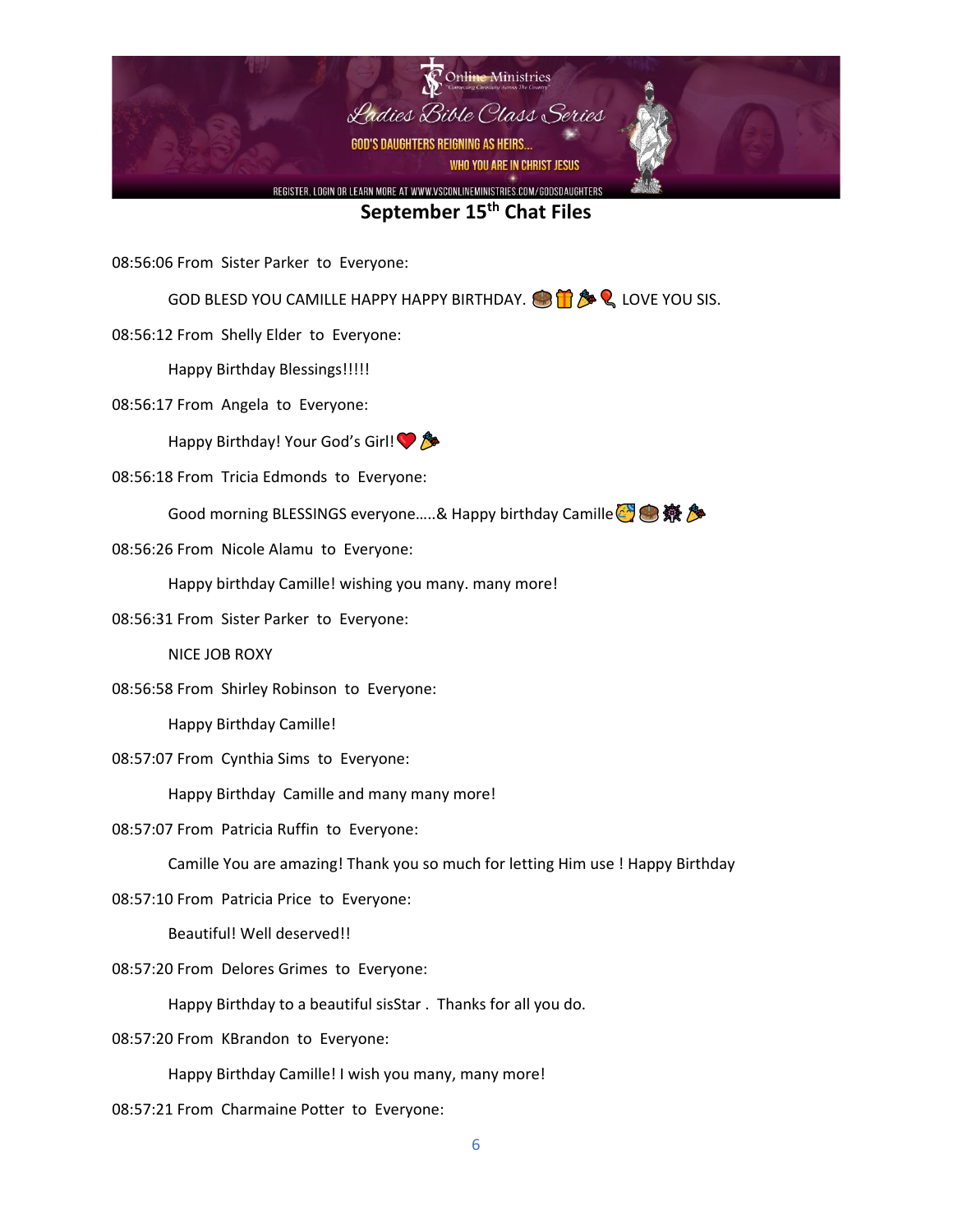

Awesome tribute!!!

08:57:27 From Andre'a Davis to Everyone:

Happy Birthday Camille!!!

08:57:43 From Meredith Stevenson to Everyone:

BEAUTIFUL TRIBUTE SIS ROXY!!!!

08:57:43 From Carol Walker to Everyone:

Get your blessing Camille and Roxy!

08:57:47 From Tiffany Tunsil to Everyone:

WooHoo!!! Camille your such a blessing! Thankful to know you  $\heartsuit$ 

08:58:03 From Dottie's iPhone to Everyone:

Happy Birthday

08:58:14 From Mama Nette & Drea Too! to Everyone:

Great ideo Roxy

08:58:38 From Tiffany Tunsil to Roxy Hall(Direct Message):

Record

08:58:44 From Alicia Patton to Everyone:

BEAUTIFUL VIDEO!!! PRECIOUS MEMORIES <sup>O</sup>

09:00:21 From Tiffany Tunsil to Roxy Hall(Direct Message):

Don't forget to record

09:00:29 From Carol Walker to Everyone:

Beautiful video!

09:00:30 From Odette Gruber to Everyone:

Happy Birthday Camille!!!

09:00:44 From Patricia Price to Everyone:

love the family connection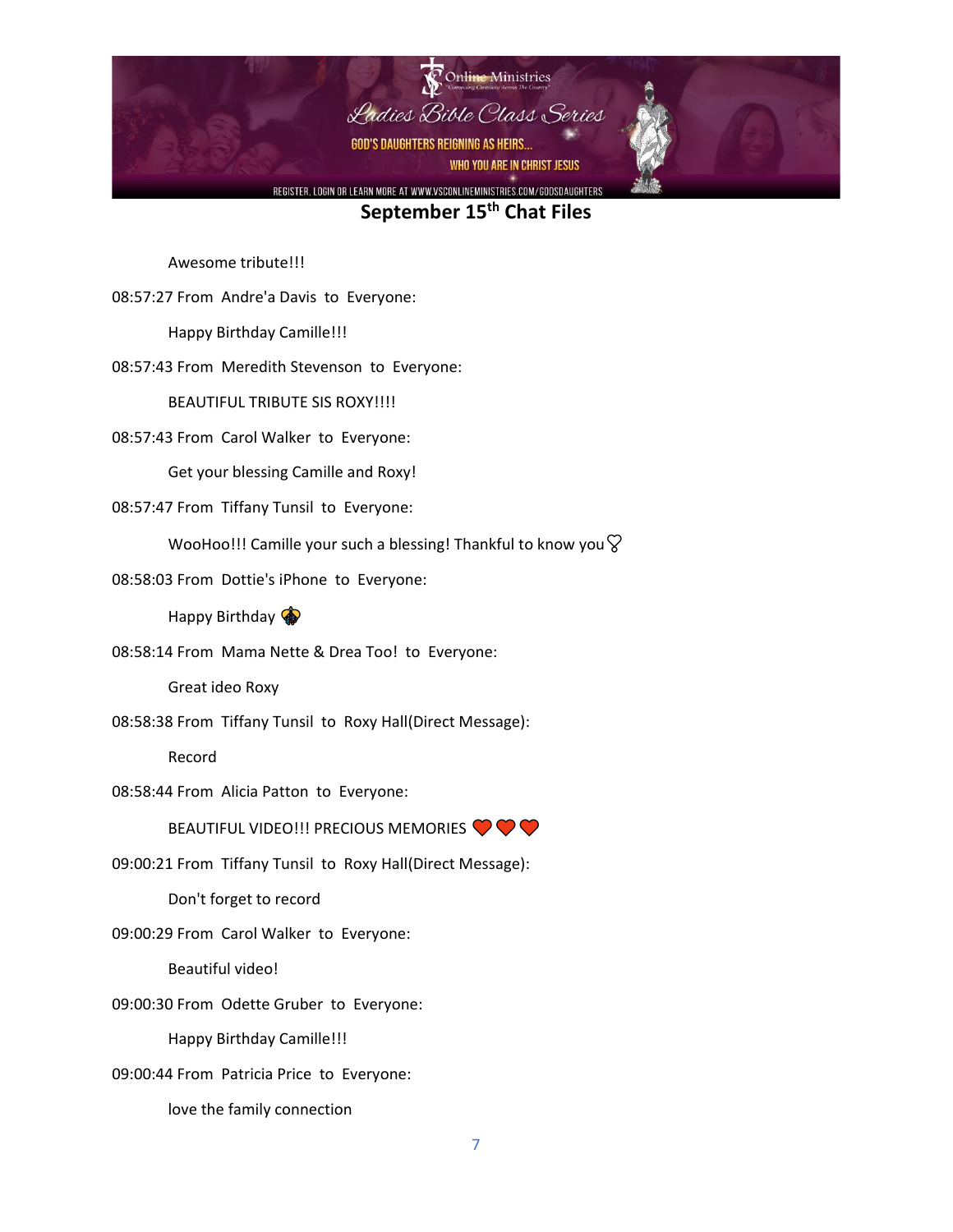

09:01:09 From iPhone to Everyone:

Happy Birthday!!!

09:01:13 From Alicia Patton to Everyone:

AMEN THANK GOD FOR YOU CAMILLE  $\bigcirc \bigcirc \bigcirc \bigcirc$ 

09:02:20 From Brenda's iPhone to Everyone:

Happy Birthday  $\mathbb{Q}$ 

09:04:14 From Alicia Patton to Everyone:



09:04:39 From Deb to Everyone:

Happy birthday and you have encouraged us.

09:05:21 From Joy Gregory to Everyone:

Happy Birthday to you. Love your heart!

09:05:29 From Carol Walker to Everyone:

Thank you I couldn't see the beginning.

09:05:39 From B. Bennett, USA to Everyone:

BLESSED

09:06:49 From B. Bennett, USA to Everyone:

SISSTAR CAMILLE, THANK YOU FOR HELPING FACE DYING, SO THAT I CAN LIVE! THANK YOU, THANK YOU. HAPPY BIRTHDAY MY SISTER.

09:08:48 From Camille Wilson to Everyone:

Thank you everyone!! Love you all!!

09:18:10 From BM to Everyone:

Amen

09:22:52 From Theresa Simmons to Everyone:

Reaction vs Responding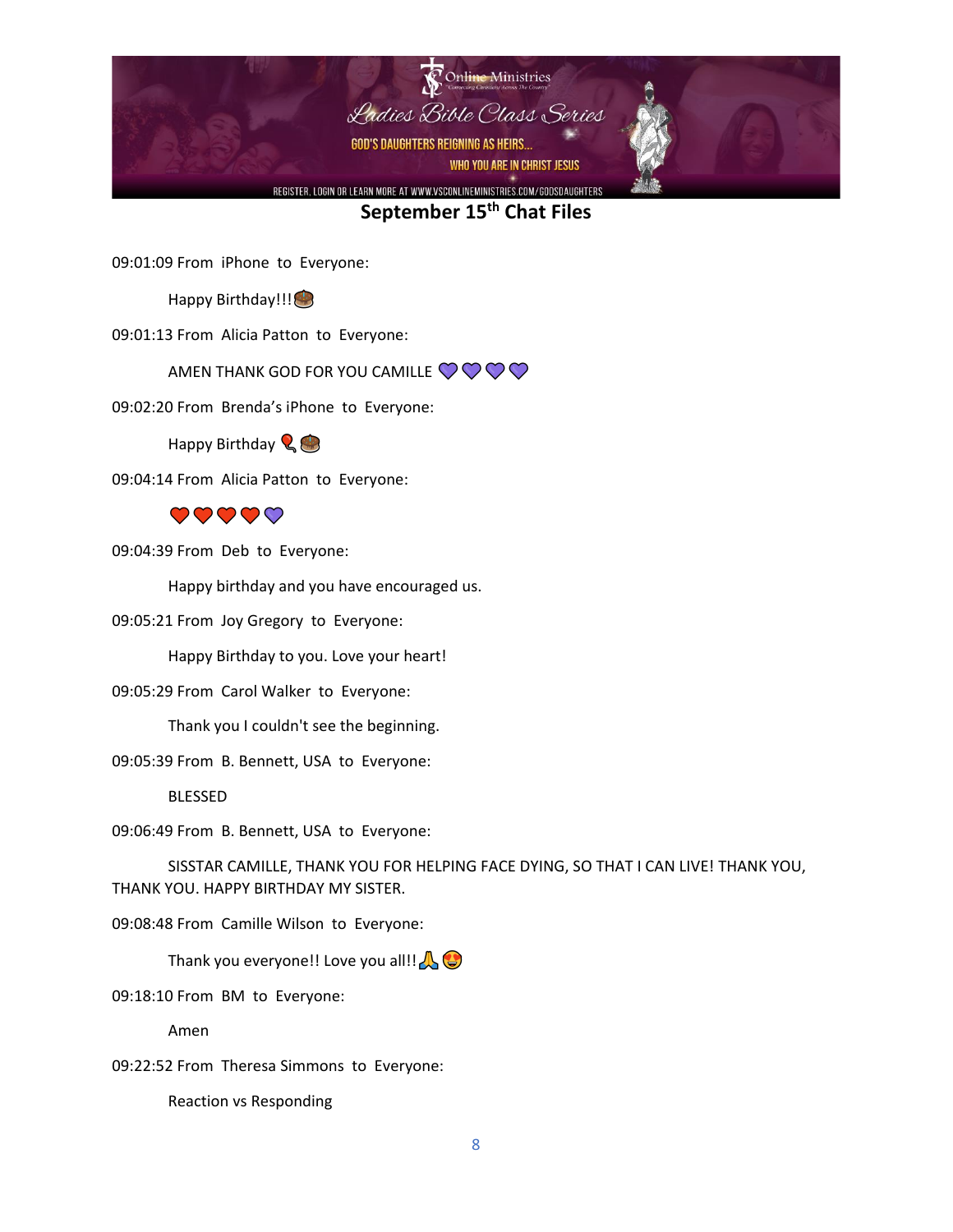

09:23:30 From Theresa Simmons to Everyone:

Power in the word not in the my emotions

09:24:00 From Roxy Hall to Everyone:

POWERFUL WORD DR. DD

09:25:17 From Leatta Byrd to Everyone:

Submit, resist and then the enemy will flee ! Amen - Sis Byrd

09:26:21 From Roxy Hall to Everyone:

I KNOW!!!!!!!!

09:26:50 From Pat Black to Everyone:

Yes Lord I know!

09:28:46 From Leontine to Everyone:

Draw a line and stop giving place to the enemy.

09:28:46 From Shelly Elder to Everyone:

Draw a line

09:29:41 From Alicia Patton to Everyone:

## **AAAVVVVVVV**

09:29:41 From Theresa Simmons to Everyone:

Thank you!

09:29:54 From Rosemary's iPhone to Everyone:

Powerful lesson

09:29:58 From Tiffany Tunsil to Everyone:

Great lesson

09:30:00 From Patricia Ruffin to Everyone:

Thank you Sis DD

09:30:20 From Joy Gregory to Everyone: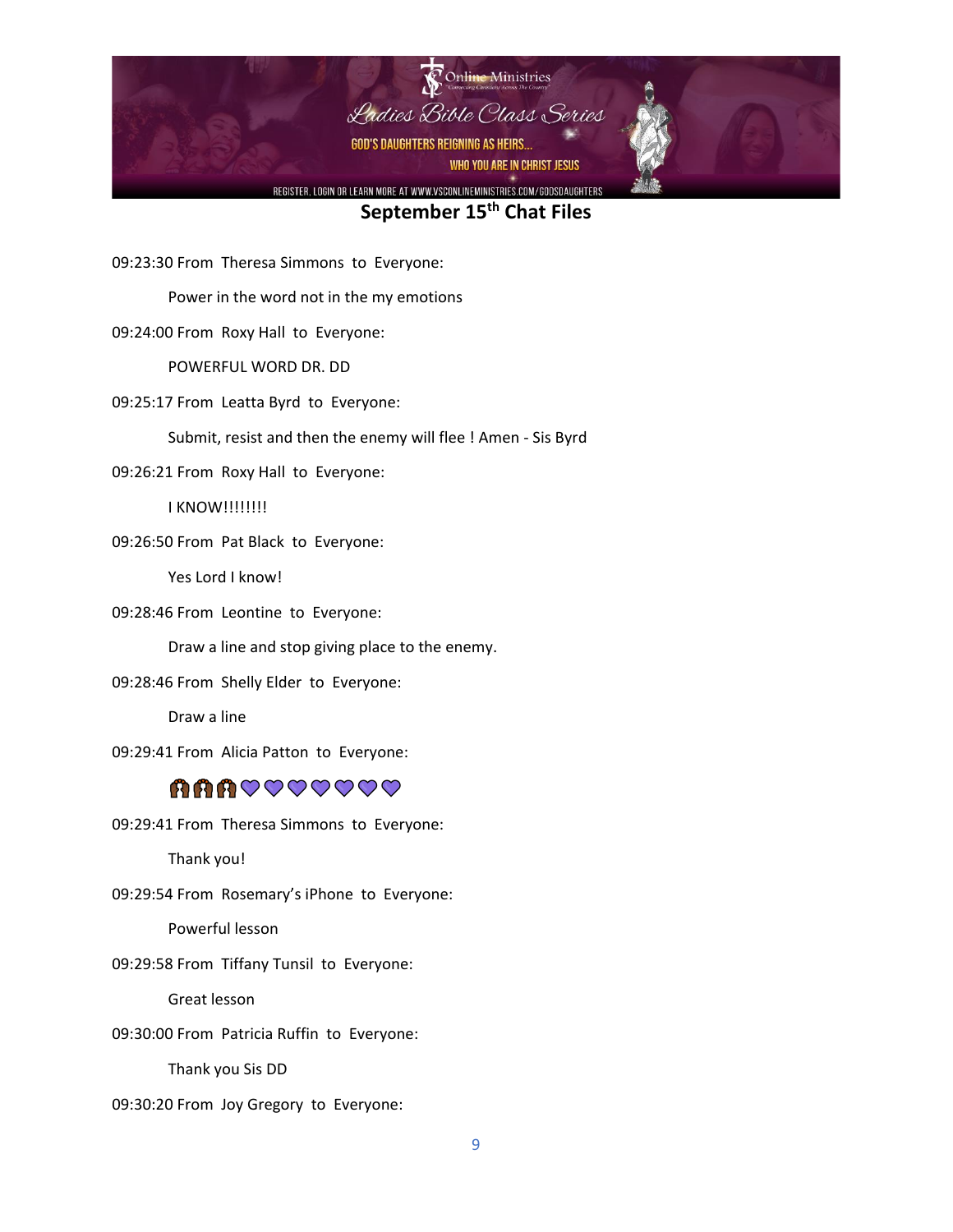

Another great lesson

09:32:29 From Tricia Edmonds to Everyone:

 $\odot$  ii

09:34:39 From Leontine to Everyone:

I think of how someone at Sis. Tiffany

09:34:50 From Leontine to Everyone:

Job who said she impacted them

09:36:22 From Leontine to Everyone:

My faith has changed and my understanding of and relationship with GOD is more intimate

09:37:00 From Leontine to Everyone:

Draw my line in the sand

09:37:02 From Sister Parker to Everyone:

Depend Totally on God. Stand on God Words. We have to obey all of Gods commandments. When we mess up, doing it our way we have to repent and get back on the road to HEAVEN.

09:37:21 From Sherita Lyles to Everyone:

My take away is that I become more submissive to Christ. Get that vertical relationship stronger!

09:37:50 From Theresa Simmons to Everyone:

My biggest message from Dr. dye is stop reacting and start responding, not to let my emotions guide me.

09:38:20 From Leontine to Everyone:

@sis Simmons - AMEN!

09:38:59 From Theresa Simmons to Everyone:

Reaction+emotional response

09:39:01 From Patricia Ruffin to Everyone:

Literally picturing myself putting on the spiritual armour piece by piece in a meditative state every morning as I putting on my physical clothes!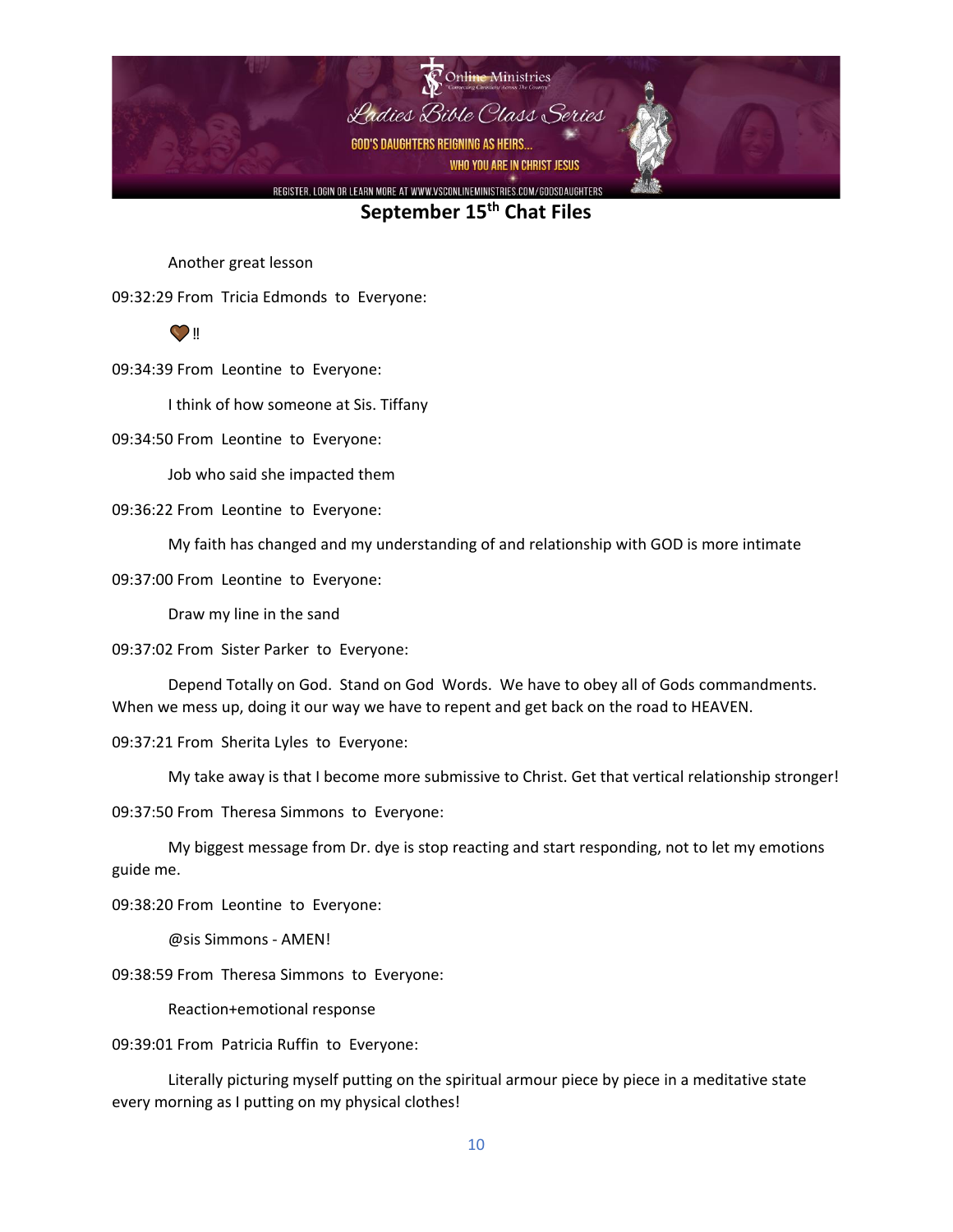

09:39:11 From Tamara Kay to Everyone:

My take away is submission to Christ comes first. Submit to His will. Then I will walk in His power.

09:39:20 From Theresa Simmons to Everyone:

Responding is allowing myself to stop and Think!

09:39:52 From Odette Gruber to Everyone:

#putonarmour

09:40:25 From KBrandon to Everyone:

Every battle prepares me for the next one

09:40:26 From Patricia Ruffin to Everyone:

Amen Theresa Im with you on that

09:40:32 From Meredith Stevenson to Everyone:

EYES FORWARD NO MATTER WHAT!!!! I WILL CONTINUE TO COUNT IT ALL JOY!!!!!

09:40:56 From Leontine to Everyone:

I can maintain my power if I hold my position

09:41:19 From Lola Breeden 58 to Everyone:

I must remember that Power is in the Word, not in my emotions!

09:41:33 From Meredith Stevenson to Everyone:

I WILL STAND!!!!

09:41:42 From Theresa Simmons to Everyone:

While waiting on the Lord, Im Praising Him and during my waiting God will give me wings like an eagle and I will soar, I will walk and not get weary; I will run and not faint,

09:42:05 From Carol Walker to Everyone:

I'm staying with God looking to him in all things

09:42:57 From Carol Walker to Everyone: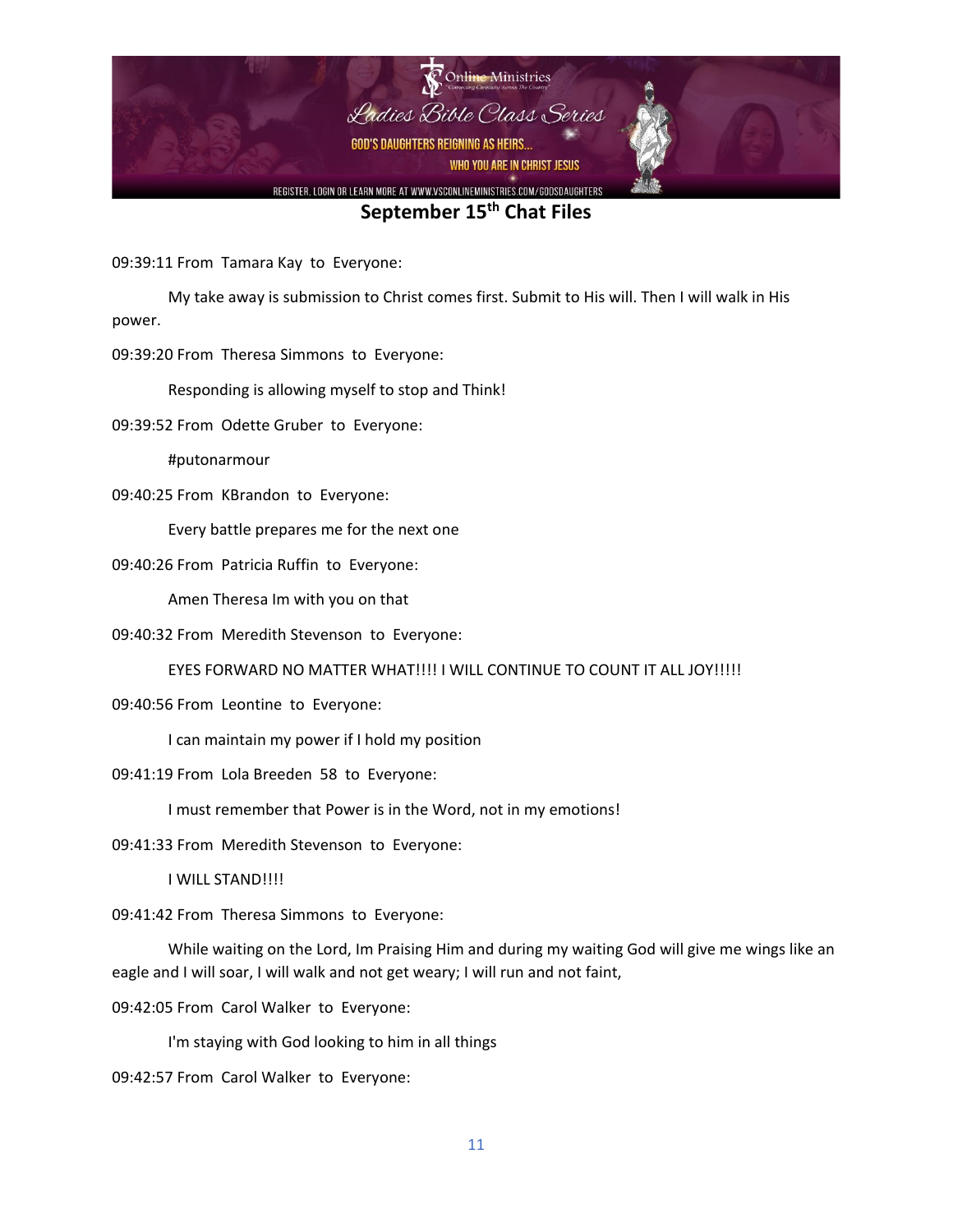

Not on my tablet

09:43:06 From Patricia Ruffin to Everyone:

Favored!!

09:43:08 From Tinita Cole to Everyone:

Excited

09:43:11 From Lola Breeden 58 to Everyone:

Powerful!!

09:43:12 From ANGELA MITCHELL to Everyone:

blessed and inspired

09:43:15 From Cynthia Sims to Everyone:

Renewed

09:43:15 From Sherita Lyles to Everyone:

Renewed

09:43:16 From Leontine to Everyone:

strengthened

09:43:19 From Tammara to Everyone:

up lifted

09:43:19 From Tricia Edmonds to Everyone:

Calm

09:43:21 From Carol Walker to Everyone:

still blessed

09:43:27 From Felecia Stowers to Everyone:

strengthen

09:43:28 From Tamara Kay to Everyone:

Purposed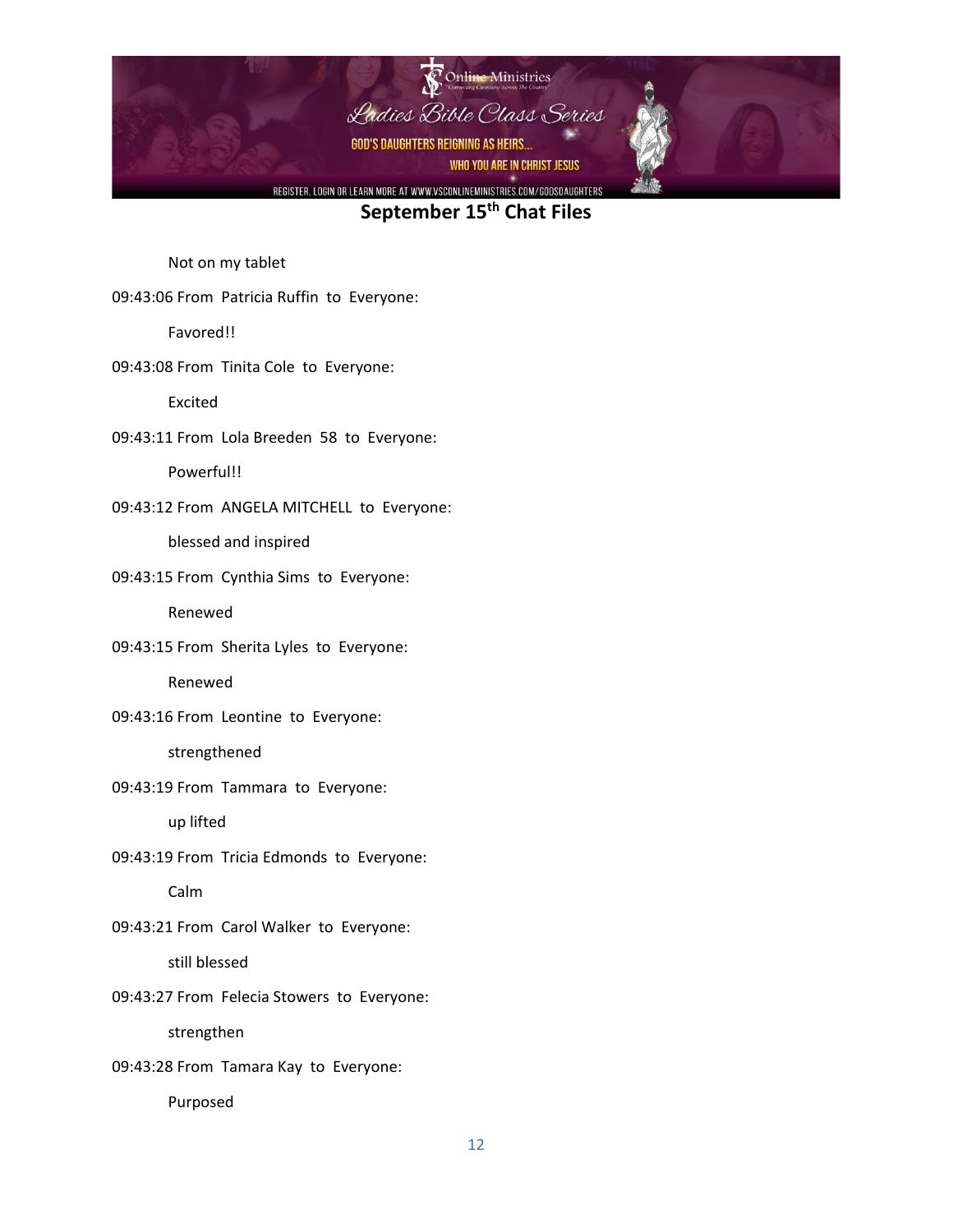

09:46:08 From Delores Grimes to Everyone:

Beautiful.

09:46:09 From iPhone to Everyone:

Always a blessing

09:46:31 From Alicia Patton to Everyone:

I KNOW I CAN STAND, I KNOW MY STRENGTH COMES FROM ABOVE  $\bigcirc \mathbb{Z} \mathbb{C} \bigcirc \mathbb{C} \bigcirc$ 

09:46:32 From Chariss Rausaw to Everyone:

be intentional (mind-> will-> emotions) filled

09:46:46 From Sister Parker to Everyone:

Totally depending on GOD

09:47:10 From Natasha Sansom to Everyone:

I didn't finish sharing. So l share here that I want to fully reclaim my gift of creativity and the peace over my mind/emotions due to brain injury from a car accident.

09:47:47 From Delores Grimes to Everyone:

Be blessed on this day everyone. Have a marvelous worship experience on today.

09:47:54 From Natasha Sansom to Everyone:

You can pray also! Thank you!

09:48:26 From Alicia Patton to Everyone:

## **AAAAAAAA** spring time sis

09:49:27 From Tamara Kay to Everyone:

Today was a blessing to me. I have to run but have a wonderful week.

09:49:34 From Camille Wilson to Everyone:

We are praying for you Natasha.  $\triangle$  Sending love, hugs, and love your way!

09:50:19 From Tiffany Tunsil to Everyone:

Springtime is the best of times  $\sqrt{2}$  Love you all .. Springtime don't forget our 40 day.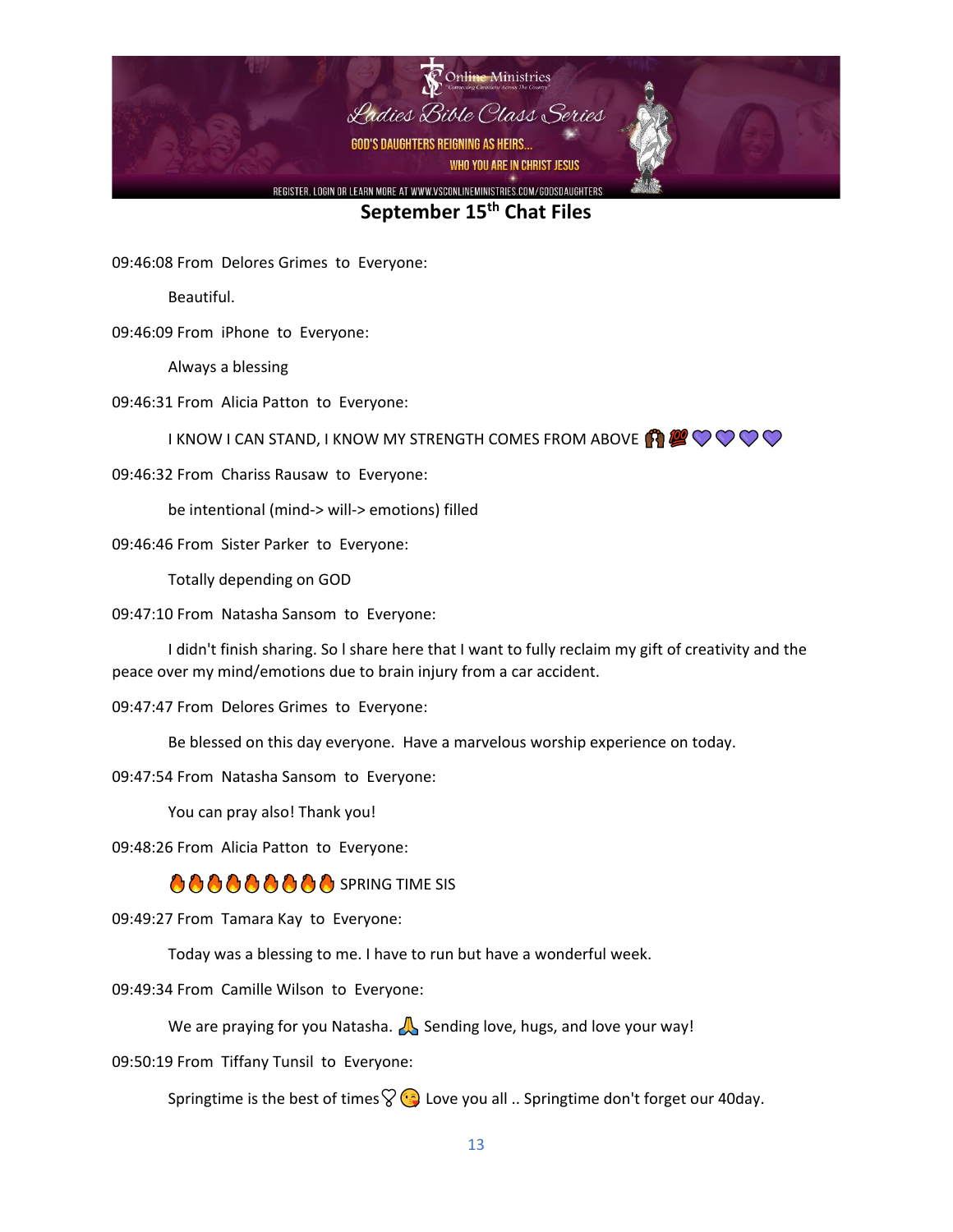

09:51:15 From ANGELA MITCHELL to Everyone:

Amen

09:51:17 From Carol Walker to Everyone:

Praying for you Natasha

09:53:38 From Tiffany Tunsil to Everyone:

Yes mam...as Dr.Dye says...we are where God has purposed us to be...so because of that we might as well count it all joy!

09:54:10 From Chariss Rausaw to Everyone:

thank you God for you GG Dr. Dye.

09:54:15 From Sister Parker to Everyone:

Amen Tif

09:55:29 From Tamara GonGyrl Harley to Everyone:

thank you Roxy. this is good

09:55:47 From Pat Black to Everyone:

Got to go thank God for my Winter time sister,I am strengthen by sisters testimonies to STAND ,thank you Sis Dye.

09:56:36 From Alicia Patton to Everyone:

AMEN POWERFUL **AV V V V** 

09:57:05 From Chariss Rausaw to Everyone:

asking for traveling grace for my mother and kid sister as they travel to NC. Prayers specifically for my mother as she release her baby to begin her college journey. prayers for my sister Sierra that the she submits to the Lord and that He blesses her with a tribe that draws her closer to him. prayers for all students

09:57:27 From Tamara GonGyrl Harley to Everyone:

wooooo I'm loving that pump up sis Roxy

09:57:28 From Alicia Patton to Everyone: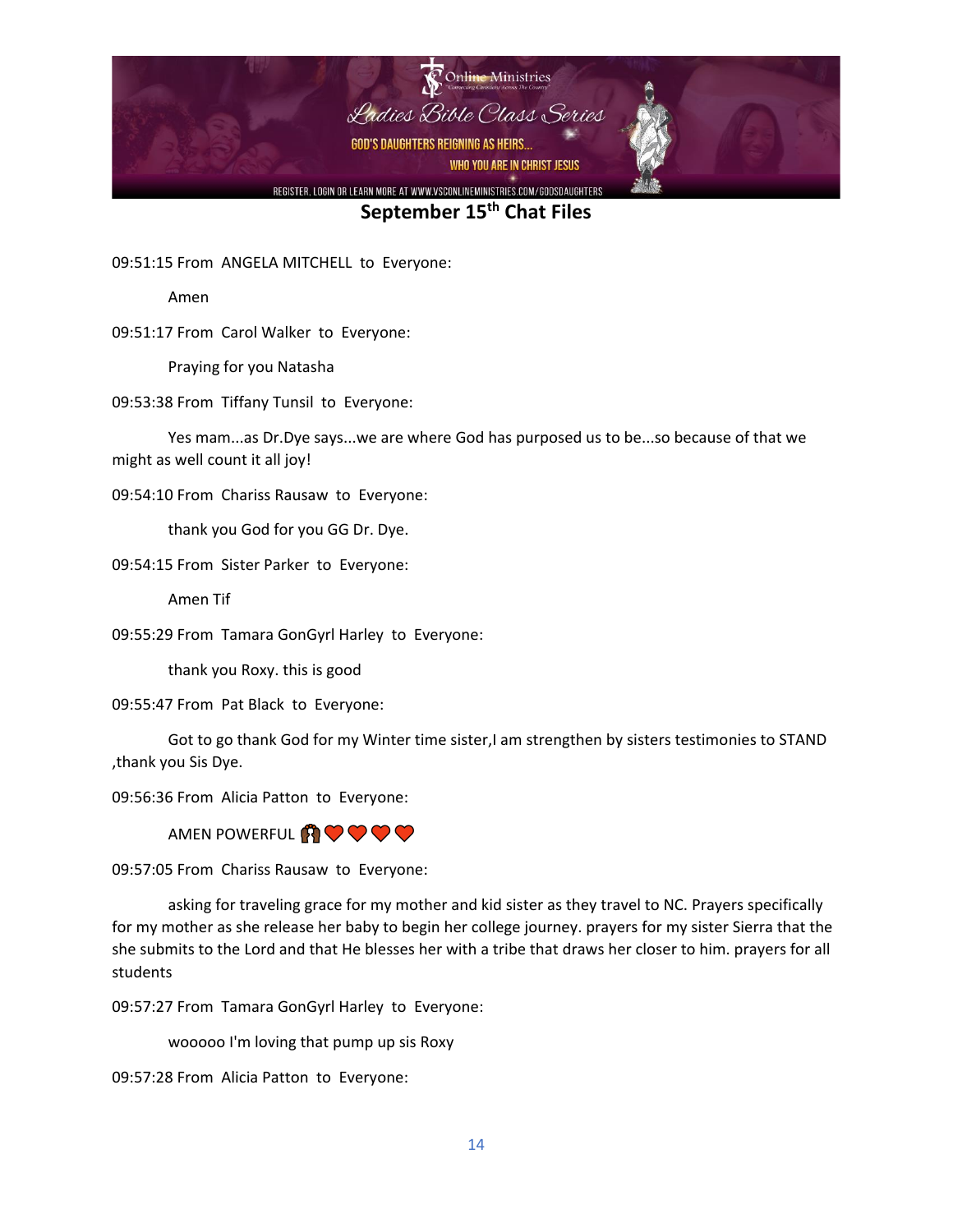

I AM SO GRATEFUL DY DYE **OO OP** 

09:58:15 From ANGELA MITCHELL to Everyone:

Yes! Awesome Thank you Lord and God's servant Sis. Dye

09:59:32 From Leontine to Everyone:

draw a line. Take back what was stolem

09:59:36 From Leontine to Everyone:

stolen

09:59:43 From Tamara GonGyrl Harley to Everyone:

I'm going to put on the full armor of God EVERY MORNING

09:59:45 From Tiffany Tunsil to Everyone:

Asking for prayers for my daughter Tiana. She had a rough night, keep her listed as she in recovery

10:00:04 From ANGELA MITCHELL to Everyone:

Focus more on my Vertical relationship with God

10:00:12 From Alicia Patton to Everyone:

I WILL USE ADD MYSELF TO THE EQUATION OF ROMANS 8:28.  $\bigoplus_{i=1}^n \bigotimes_{i=1}^n \bigotimes_{i=1}^n \bigotimes_{i=1}^n \bigotimes_{i=1}^n \bigotimes_{i=1}^n \bigotimes_{i=1}^n \bigotimes_{i=1}^n \bigotimes_{i=1}^n \bigotimes_{i=1}^n \bigotimes_{i=1}^n \bigotimes_{i=1}^n \bigotimes_{i=1}^n \bigotimes_{i=1}^n \bigotimes_{i=1}^n \$ 

10:00:13 From Cora Percival to Everyone:

MAY GOD CONTINUE TO BLESS US AS CONTINUE TO PRAISE AND GLORIFY HIM.

10:00:17 From La Shana Vance to Everyone:

saying no

10:00:19 From Carol Walker to Everyone:

I didn't sleep well. Pray for me and family

10:00:29 From Tricia Edmonds to Everyone:

Prayers for MY oldest son… Zeke…

10:00:46 From Tanya L. Tibby, LCSW to Everyone: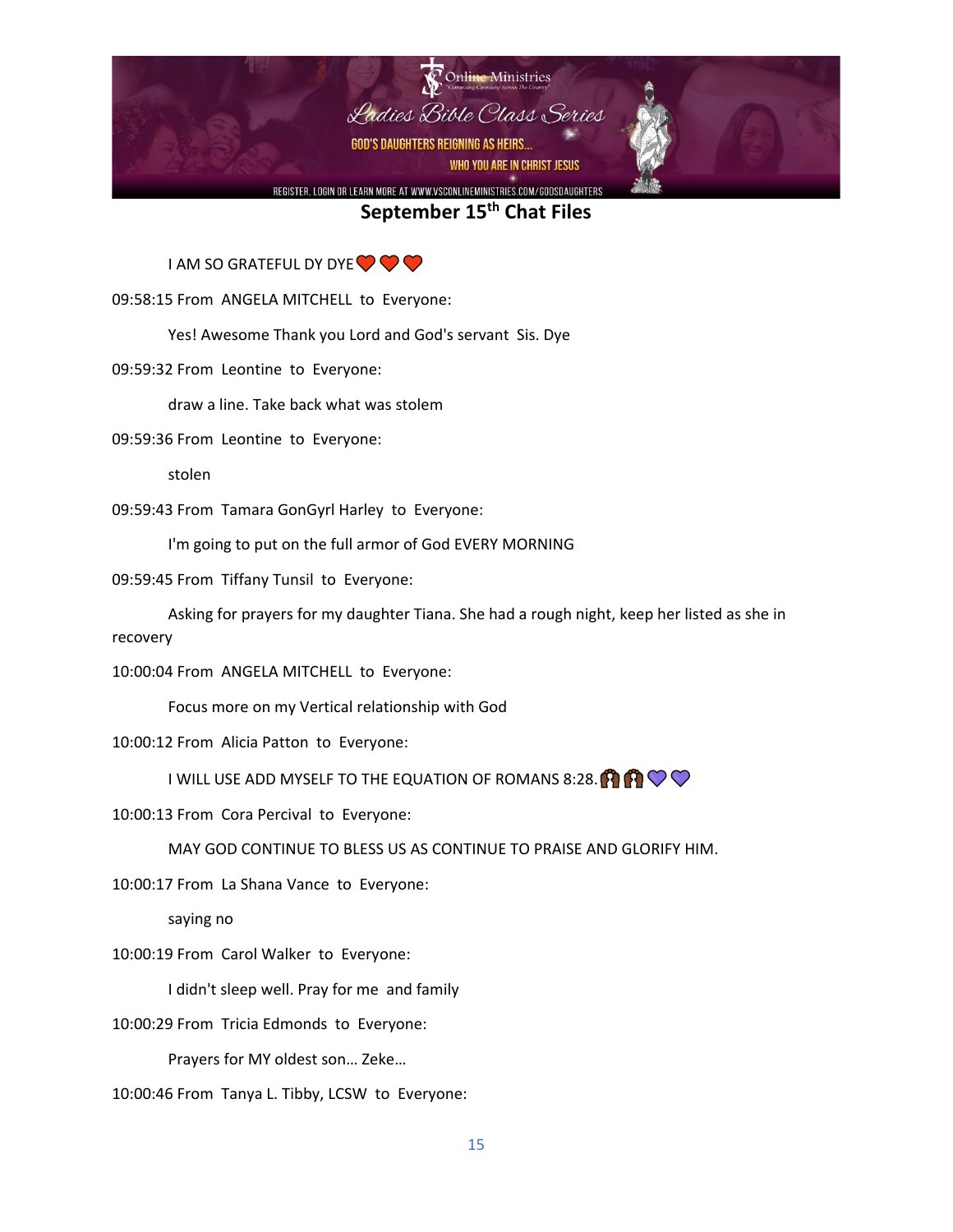

Do not let my emotions get in the way of my responding, worshiping, praising and standing strong in the word of God

10:00:50 From Tricia Edmonds to Everyone:

Counting it ALL.... Joy  $\heartsuit$ 

10:00:51 From Terry L Dismore to Everyone:

Drawing a line in the sand put my armor of God and stop reacting and respond with the word of God

10:00:57 From Carol Walker to Everyone:

Going bible study now. have a blessed week everybody.

10:01:32 From Rosemary's iPhone to Everyone:

Fleeing, running from the wicked one. Walking upright and ignoring foolishness. Think before I speak.

10:01:33 From Tricia Edmonds to Everyone:

I'm here to STAY<sup>O</sup>

10:02:06 From iPhone to Everyone:

Be more present, don't let the devil steal my peace. Thank you for these lessons, always on point

10:02:08 From Tiffany Tunsil to Everyone:

I will tell myself "I know" so that my mind can be set to do God's will so that my emotions don't take control of me

10:02:14 From Cynthia Sims to Everyone:

Being mindful of my responding and slower

to reacting!

10:02:41 From JoAnne Bobbitt to Everyone:

can't wait to hear you Roxy it's on TNT

10:03:49 From Alicia Patton to Everyone: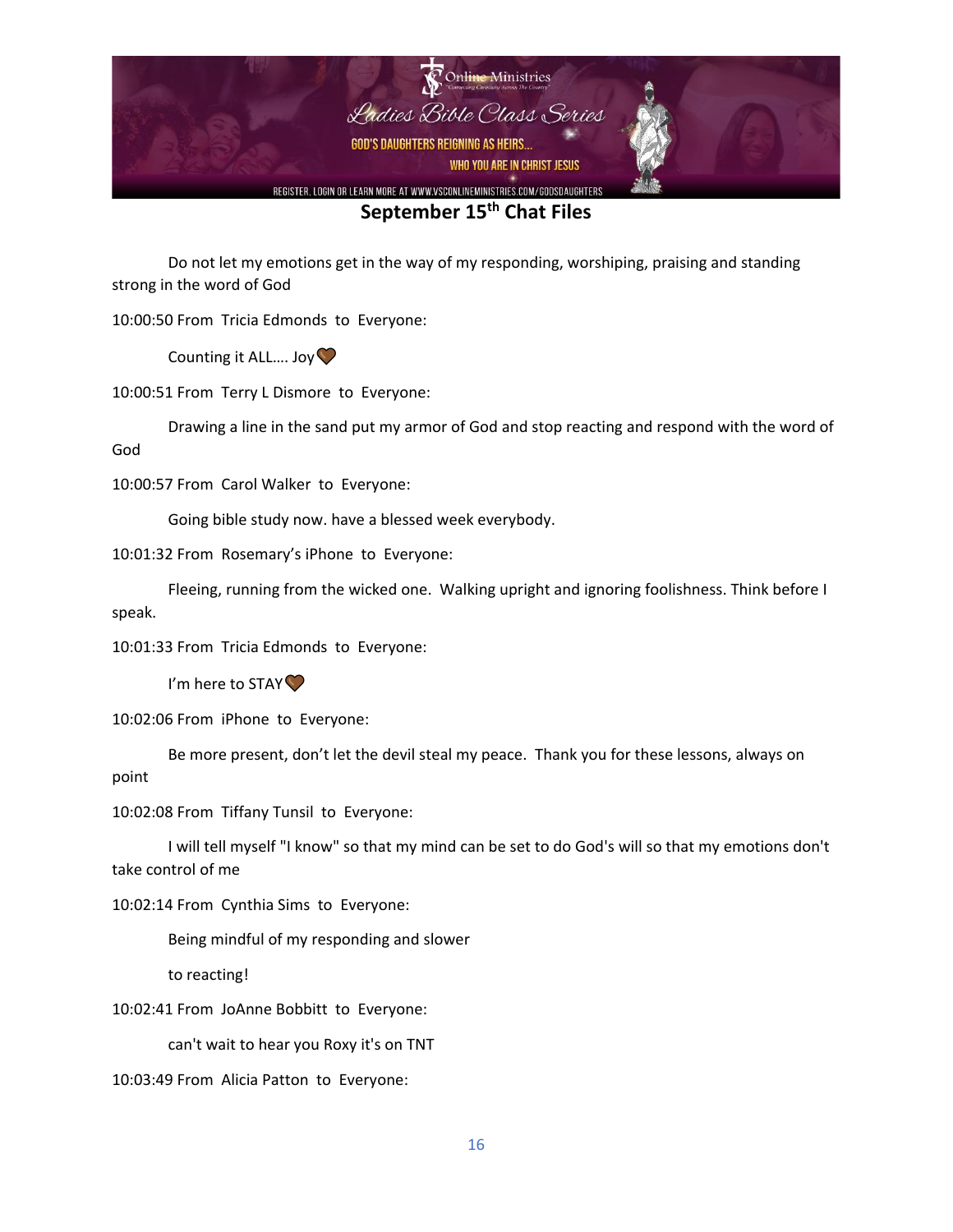

REQUESTING PRAYERS FOR THE ENTIRE UNIVERSE, & ALL KIDS & TEACHERS & STAFF RETURNING BACK TO SCHOOL.

PRAYER FOR SPRINGTIME SISTARS 40 DAY PRAYER CALL. & MY FAMILY.  $\bigcirc \bigcirc \bigcirc$ 

10:04:13 From Teresa - Nita to Everyone:

Prayers for mental illness (••

10:05:27 From Alicia Patton to Everyone:

AMENQQQ

10:05:47 From Tanya L. Tibby, LCSW to Everyone:

Pray for strength as I use the gifts God has given me to help those dealing with mental illness

10:06:02 From Chariss Rausaw to Everyone:

prayers for Deytron, that he may submit to God and be aligned to fulfill God's purpose for his life.

10:06:19 From Felecia Stowers to Everyone:

Amen Amen and Amen

10:06:19 From Tiffany Tunsil to Everyone:

Praying for us all. Have 2 leave

10:06:21 From Alicia Patton to Everyone:

HAPPY BELATED BIRTHDAY BRO HALL **& & & @ @ @** 

10:06:42 From Barb Davis to Everyone:

please pray for my family especially for greatgrandson with covid but for the parents of my greatgrand children and their focus on children's spiritual life. Also for a neighbor and a new friend that I am talking with that is very sick

10:07:14 From Natasha Sansom to Everyone:

Amen

10:07:39 From Alicia Patton to Everyone: